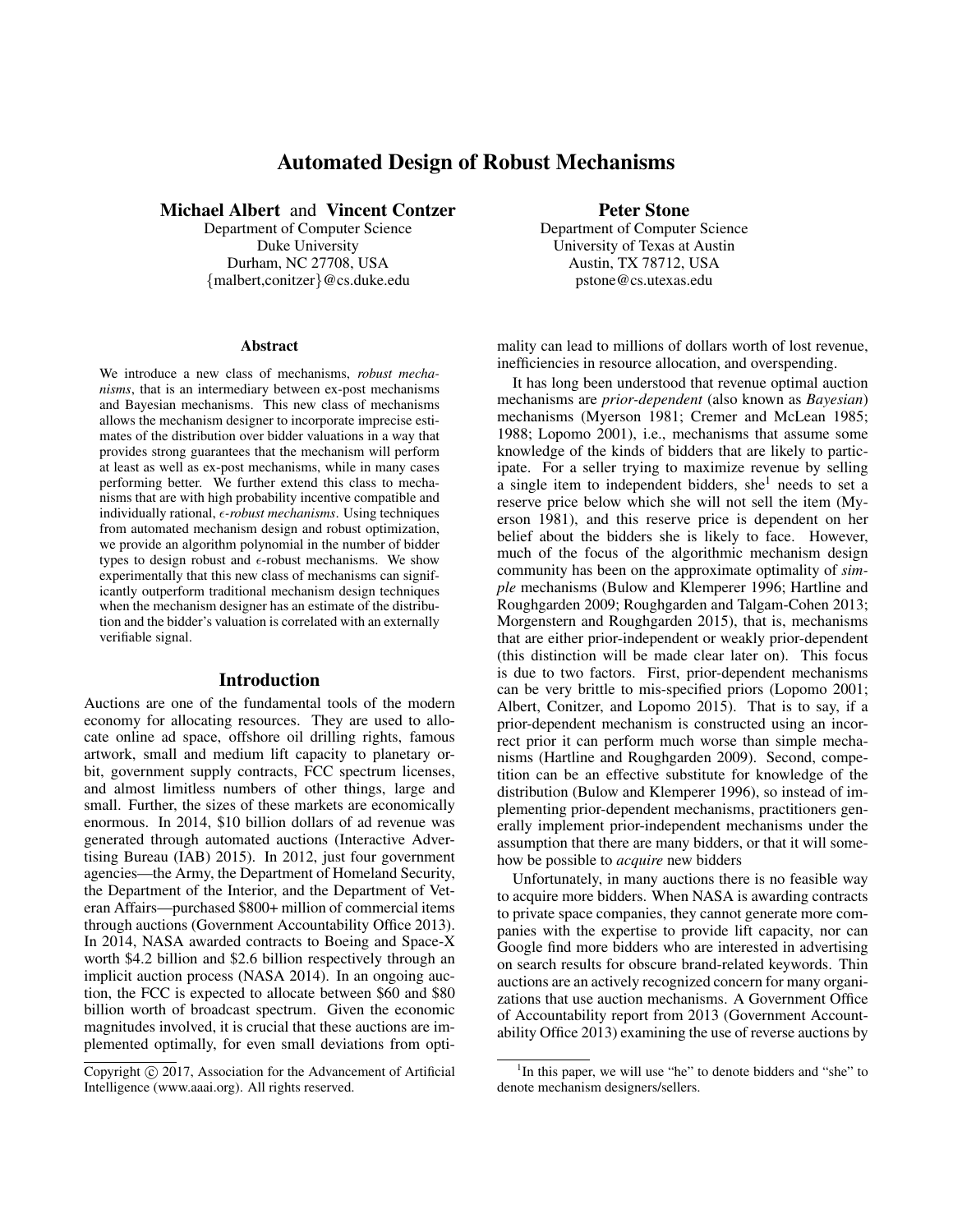four governmental organizations, found that of the 19,688 reverse auctions the organizations conducted in 2012 with a total worth of \$800+ million, over one-third had only a *single bidder*. Further, the organizations discussed in the report each voiced concern over the lack of competition as a significant hindrance to the effective application of auctions.

In this paper, we develop a new class of mechanisms, *robust mechanisms*, that allow for some degree of uncertainty in the distribution over the bidders types while still performing better than weakly prior-dependent mechanisms such as ex-post mechanisms. We provide an algorithm for computing an optimal robust mechanism in polynomial time in the number of bidder types by combining techniques from the automated mechanism design literature (Conitzer and Sandholm 2002; 2004; Guo and Conitzer 2010; Sandholm and Likhodedov 2015) and the literature on robust optimization (Bertsimas and Sim 2004; Bergemann and Morris 2005; Aghassi and Bertsimas 2006). This mechanism design algorithm is primarily targeted at applications with few bidders, or thin markets, due to exponential scaling in the number of bidders. However, thin markets are likely to benefit the most from these techniques (Bulow and Klemperer 1996; Hartline and Roughgarden 2009), so we do not consider this a significant negative. We then introduce the notion of  $\epsilon$ -robust mechanisms, or mechanisms that guarantee with high probability that the standard constraints of incentive compatibility and individual rationality hold but allow for a non-zero chance of violation. Finally, we show experimentally that  $\epsilon$ -robust mechanisms can significantly outperform other mechanism design procedures when the mechanism designer estimates the distribution over a bidder's type and a correlated external signal.

#### Preliminaries

We consider a single monopolistic seller auctioning one object, which the seller values at zero, to a single bidder whose valuation is correlated with an external signal. The special case of a single bidder and an externally verifiable signal captures many of the important aspects of this problem while increasing ease of exposition relative to the case of many bidders, and this setting has been used in the literature on correlated mechanism design (McAfee and Reny 1992; Albert, Conitzer, and Lopomo 2015; 2016) for this purpose. The external signal can, but does not necessarily, represent other bidders' bids.

The bidder has a type  $\theta$  drawn from a finite set of discrete types  $\Theta = \{1, ..., |\Theta|\}$ . Further, the bidder has a valuation function  $v : \Theta \to \mathbb{R}^+$  that maps types to valuations for the object. Assume, without loss of generality, that for all  $\theta, \theta' \in \Theta$ , if  $\theta > \theta'$  then  $v(\theta) \ge v(\theta')$ . The discrete external signal is denoted by  $\omega \in \Omega = \{1, 2, ..., |\Omega|\}$ . Throughout the paper, we will denote vectors as bold symbols.

There is a probability distribution,  $\pi$ , over the types of the bidder and external signal where the probability of type and signal  $(\theta, \omega)$  is  $\pi(\theta, \omega)$ . The probability distribution can be represented in many possible ways, but we will represent it as a matrix. Specifically, the distribution is a matrix of dimension  $|\Theta| \times |\Omega|$  whose elements are all positive and sum to one. Note that in contrast to much of the literature on

mechanism design, we do not require that the bidder type be distributed independently of the external signal.

The distribution over the external signal  $\omega$  given  $\theta$  will be denoted by the  $|\Omega|$  dimensional vector  $\pi(\cdot|\theta)$ . We will, in many cases, be primarily interested in the conditional distribution over the external signal given the bidder's type,  $\pi(\cdot|\theta)$ , so we will represent the full distribution as a marginal distribution over  $\Theta$ ,  $\pi_{\theta}$ , and a set of conditional distributions over  $\Omega$ ,  $\pi(\cdot|\cdot) = {\pi(\cdot|1), \pi(\cdot|2), ..., \pi(\cdot||\Theta|)}.$ Therefore, if the true distribution is  $\pi$ , we will alternatively represent it as  $\{\pi_{\theta}, \pi(\cdot | \cdot)\}.$ 

A (direct) revelation mechanism is defined by, given the bidder type and external signal  $(\theta, \omega)$ , 1) a probability that the seller allocates the item to the bidder and 2) a monetary transfer from the bidder to the seller. We will denote the probability of allocating the item to the bidder as  $p(\theta, \omega)$ , which is a value between zero and one, and the transfer from the bidder to the seller as  $x(\theta, \omega)$ , where a positive value denotes a payment to the seller and a negative value a payment from the seller to the bidder. We will denote a mechanism as  $(\boldsymbol{p}, \boldsymbol{x})$ .

Definition 1 (Bidder's Utility). *Given a realization of the external signal*  $\omega$ , reported type  $\theta' \in \Theta$ , and true type  $\theta \in$ Θ*, the bidder's utility under mechanism* (p, x) *is:*

$$
U(\theta, \theta', \omega) = v(\theta)p(\theta', \omega) - x(\theta', \omega)
$$

Due to the well-known revelation principle (e.g. Gibbons (1992)), the seller can restrict her attention to incentive compatible mechanisms, i.e., mechanisms where it is always optimal for the bidder to truthfully report his valuation. However, incentive compatibility can be specified in multiple ways. For the sake of presentation, we will restrict our focus to two of the most common, *ex-post incentive compatibility* and *Bayesian incentive compatibility*. Ex-post incentive compatible mechanisms guarantee that for any realization of the external signal, the bidder always finds it optimal to report his value truthfully. In contrast, Bayesian incentive compatible mechanisms only guarantee that, given the beliefs of the bidder over the external signal, the bidder will have the highest *expected* utility if he reports truthfully: after seeing the realization of the external signal, he may regret his report.

Definition 2 (Ex-Post Incentive Compatibility). *A mechanism*  $(p, x)$  *is* ex-post incentive compatible (IC) *if:* 

$$
\forall \theta, \theta' \in \Theta, \omega \in \Omega : U(\theta, \theta, \omega) \ge U(\theta, \theta', \omega)
$$

Definition 3 (Bayesian Incentive Compatibility). *A mechanism*  $(p, x)$  *is* Bayesian incentive compatible (IC) *if:* 

$$
\forall \theta, \theta' \in \Theta, \sum_{\omega \in \Omega} \pi(\omega|\theta) U(\theta, \theta, \omega) \geq \sum_{\omega \in \Omega} \pi(\omega|\theta) U(\theta, \theta', \omega)
$$

Bayesian incentive compatibility is a statement about the *beliefs* of the bidder over the external signal,  $\pi(\omega|\theta)$ . Specifically, it allows the seller to determine payments by *lottery*. The lottery that bidder  $i$  faces can be dependent on his valuation, but the lottery itself is over the external signal (see Albert, Conitzer, and Lopomo (2016) for a full discussion).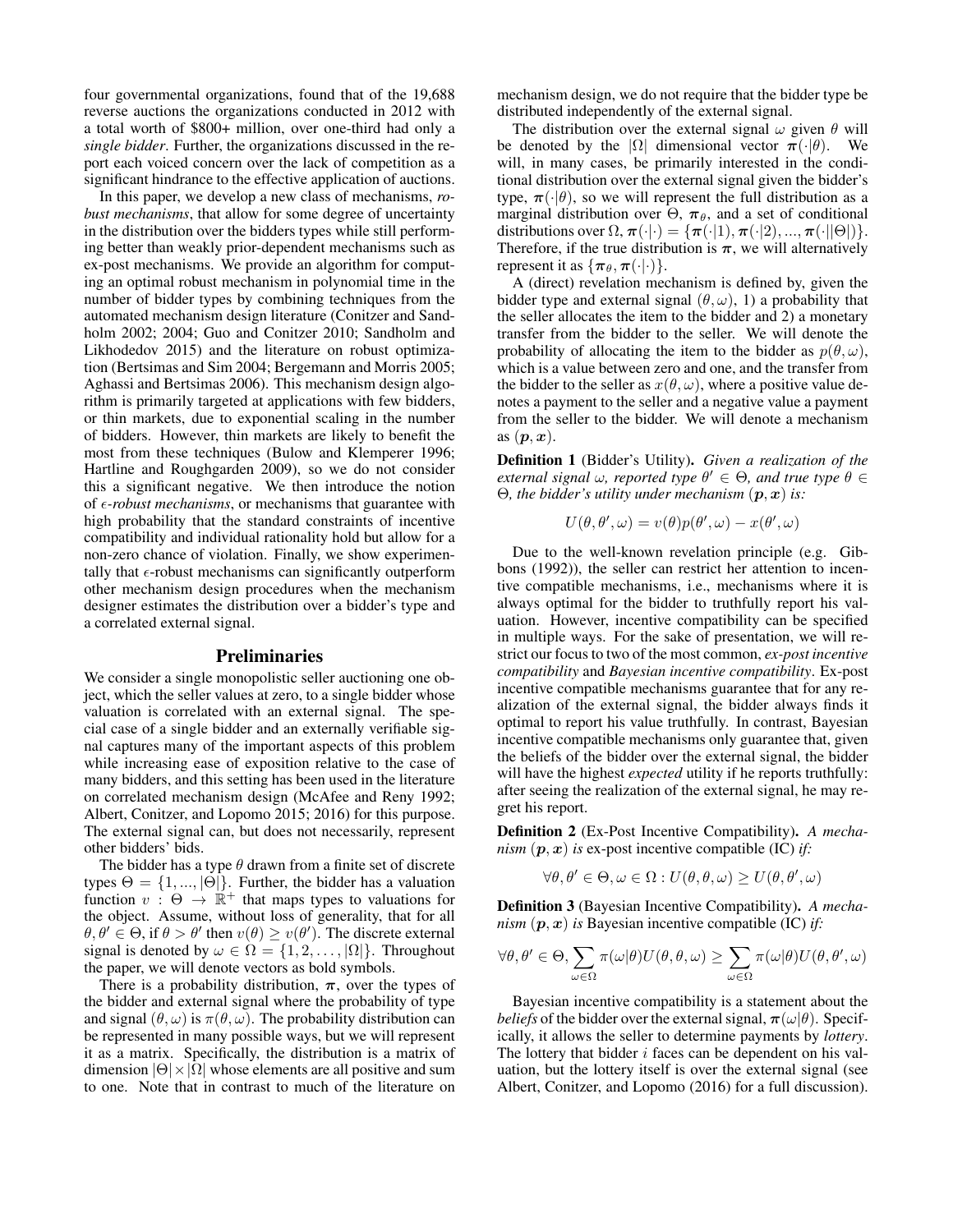Bayesian incentive compatibility is a strict relaxation of expost in the sense that any mechanism that is ex-post incentive compatible is also Bayesian incentive compatible.

In addition to incentive compatibility, we are interested in mechanisms that are *individually rational*, i.e. it is rational for a bidder to participate in the mechanism. We will define *ex-post individual rationality* (a bidder is *never* worse off by participating in the mechanism) and *ex-interim individual rationality* (the bidder has non-negative *expected* utility for participating in the mechanism). Again, ex-interim individual rationality is a strict relaxation of ex-post.

Definition 4 (Ex-Post Individual Rationality). *A mechanism*  $(p, x)$  *is* ex-post individually rational (IR) *if:* 

$$
\forall \theta \in \Theta, \omega \in \Omega : U(\theta, \theta, \omega) \ge 0
$$

Definition 5 (Ex-Interim Individual Rationality). *A mechanism*  $(p, x)$  *is* ex-interim individually rational (IR) *if:* 

$$
\forall \theta \in \Theta : \sum_{\omega \in \Omega} \pi(\omega|\theta) U(\theta, \theta, \omega) \ge 0
$$

We will refer to mechanisms that satisfy ex-post individual rationality and incentive compatibility as *ex-post mechanisms* and mechanisms that satisfy Bayesian incentive compatibility and ex-interim individual rationality as *Bayesian mechanisms*. Bayesian mechanisms are what we have been referring to as prior-dependent mechanisms, while ex-post is weakly prior-dependent, i.e. only the objective function depends on the distribution, not the constraints over incentive compatibility and individual rationality.

To illustrate the importance of prior-dependent mechanisms, it is necessary to review a few important results in the literature on revenue maximization with correlated valuation distributions when the distribution is perfectly known.

Definition 6 (Cremer-McLean Condition). *The distribution over types* π*, is said to satisfy the Cremer-McLean condition if the set of beliefs associated with the bidder,*  $\{\pi(\cdot|\theta): \theta \in$ Θ}*, are linearly independent.*

Theorem 1 (Cremer and McLean 1985). *If the Cremer-McLean condition is satisfied by the distribution* π*, then there exists an ex-interim IR and ex-post IC mechanism that extracts the full social surplus as revenue.*

This result due to Cremer and McLean (1985) states that under the apparently reasonable Cremer-McLean condition, i.e. a condition that holds with probability one for a random distribution, the mechanism designer can generate as much revenue in expectation as if she knew the bidder's valuation. This is a remarkable result and it can be relaxed further, for both ex-post and Bayesian IC, by the results in Albert, Conitzer, and Lopomo (2016).

Theorem 2 (Albert, Conitzer, and Lopomo 2016). *A Bayesian IC and ex-interim IR mechanism can extract full social surplus as revenue if and only if there exists a* con- $\forall x \text{ function } G : \mathbb{R}^{|\Omega|} \to \mathbb{R} \text{ such that for all } \theta \in \Theta,$  $G(\pi(\cdot|\theta)) = -v(\theta)$ .

# Consistent Sets of Distributions

While Theorems 1 and 2 make relatively weak assumptions about the distributions in order to guarantee full revenue extraction, they do require that the mechanism designer knows the distribution exactly. If instead of precise knowledge of the distribution of bidder types and external signals the mechanism designer has an imprecise estimate of the distribution, the prior-dependent mechanism can fail to be both incentive compatible and individually rational. This failure can be a significant problem for two reasons. First, if the mechanism is not individually rational bidders will not participate in the mechanism. If the market is thin (or as in our setting, a single bidder), the loss of even a single bidder can lead to significant decreases in expected revenue, even relative to simple mechanisms (Bulow and Klemperer 1996). Second, if the mechanism is not incentive compatible, the bidder may optimally choose to mis-report his true valuation, leading both to biases in future estimates of the distribution and difficulty in reasoning about the performance of the mechanism, since it is unclear a-priori how the bidder will report.

It is in this sense that Bayesian incentive compatible and ex-interim individually rational mechanisms are, in general, strongly prior-dependent. The mechanism depends not only on the seller's estimate of the distribution, but also the bidder's belief over the distribution. The consequences of these being mis-aligned is not just slightly lower expected revenue, as would be the case for weakly prior-dependent mechanisms such as a second price auction with reserve; it is a failure of the mechanism to maintain fundamental characteristics (Hartline 2014; Albert, Conitzer, and Lopomo 2015). Therefore, unless the seller has perfect knowledge of the bidder's beliefs, standard mechanism design techniques will leave only the option of using sub-optimal, weakly prior-dependent mechanisms.

A more realistic assumption is that the distribution is not perfectly known, but instead estimated. The seller estimates the distribution  $\pi$  as  $\hat{\pi}$ . Assume that this estimation is imperfect, and that there exists a set of distributions that are consistent with the estimated distribution.

Definition 7 (Set of Consistent Distributions). *Let* P(A) *be the set of probability distributions over a set* A*. Then the space of all probability distributions over* Θ×Ω *can be represented as the Cartesian product*  $P(\Theta) \times \prod_{\omega \in \Omega} P(\Omega)$ *.* A  $\mathit{subset} \ \mathcal{P}(\hat{\boldsymbol{\pi}}) \ = \ \mathcal{P}(\{\hat{\boldsymbol{\pi}}_{\theta}, \hat{\boldsymbol{\pi}}(\cdot | \cdot)\}) \ \subseteq \ P(\Theta) \times \prod_{\omega \in \Omega} P(\Omega)$ *is a* consistent set of distributions *for the estimated distribution*  $\{\hat{\pi}_{\theta}, \hat{\pi}(\cdot|\cdot)\}$  *if the true distribution,*  $\{\pi_{\theta}, \pi(\cdot|\cdot)\}$ *, is guaranteed to be in*  $P(\hat{\pi})$ *.* 

With a consistent set of distributions, we can relax the notion of ex-interim IR and Bayesian IC by requiring that the mechanism be IR and IC for all distributions in the consistent set. However, since the distribution  $\pi$  is also private information, by the revelation principle, the mechanism designer can also elicit the true distribution from the bidder and condition the mechanism on the reported distribution. Therefore, we modify the definitions of the mechanism,  $(p, x)$ , such that they depend not only on the reported type and external signal, but also the reported distribution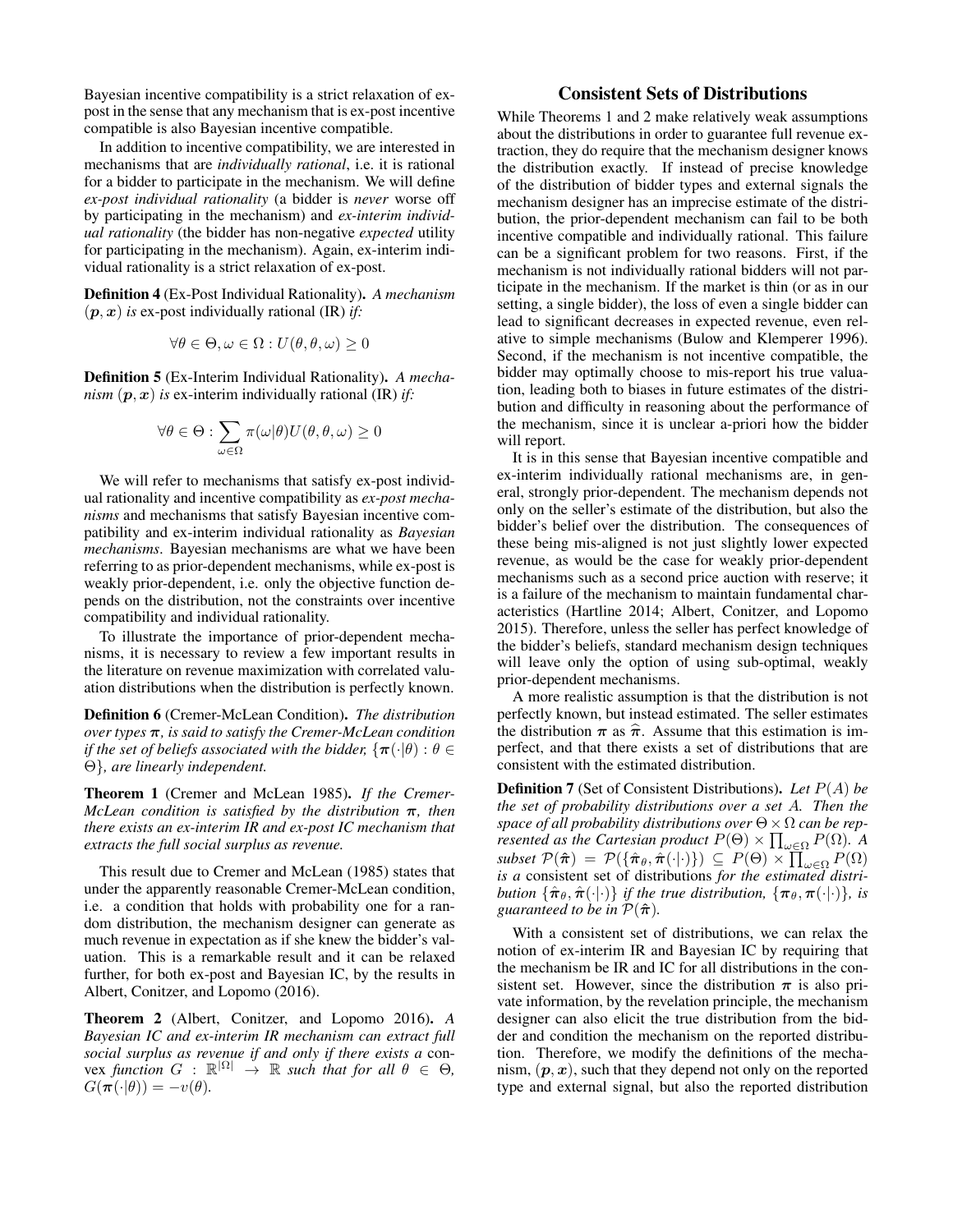$\pi'$ . We similarly modify the definition of bidder utility.

Definition 8 (Robust Individual Rationality). *A mechanism is* robust individually rational *for estimated bidder distribution* πˆ *and consistent set of distributions* P(πˆ) *if for all*  $\theta \in \Theta$  *and*  $\pi \in \mathcal{P}(\hat{\pi})$ ,

$$
\sum_{\omega \in \Omega} \pi(\omega | \theta) U(\theta, \pi, \theta, \pi, \omega) \ge 0
$$

Definition 9 (Robust Incentive Compatibility). *A mechanism is* robust incentive compatible *for estimated bidder distribution*  $\hat{\pi}$  *and consistent set of distributions*  $\mathcal{P}(\hat{\pi})$  *if for all*  $\theta, \theta' \in \Theta$  and  $\pi, \pi' \in \mathcal{P}(\hat{\pi}),$ 

$$
\sum_{\omega \in \Omega} \pi(\omega|\theta) U(\theta, \pi, \theta, \pi, \omega) \ge
$$

$$
\sum_{\omega \in \Omega} \pi(\omega|\theta) U(\theta, \pi, \theta', \pi', \omega)
$$

Note that we can restrict our attention to settings where the bidder only reports  $\pi' \in \mathcal{P}(\hat{\pi})$  by setting the allocation probability p to zero if the bidder reports  $\pi' \notin \mathcal{P}(\hat{\pi})$ .

#### Robust Mechanisms

Existing mechanism design techniques are inadequate to optimize revenue over these situations. Specifically, Bayesian mechanisms can have very unintuitive formulations consisting of multiple lotteries over the value of the external signal making it unlikely that a standard class of simple intuitive mechanisms will be able to implement revenue efficient robust mechanisms. Therefore, we will combine techniques from automated mechanism design and robust convex optimization to automate the design of robust mechanisms.

Further, while it is theoretically possible to allow bidders to report both their valuations and their beliefs, and design optimal mechanisms given this joint report, standard automated mechanism design techniques require finitely specified input, and we are explicitly interested in infinite sets of distributions. We will simplify the mechanism design process by only considering mechanisms for which the payments,  $x$ , and probabilities of allocations,  $p$ , depend only on the reported bidder types and the realization of the external signal. While this is not without loss of generality, it will be sufficient to significantly outperform ex-post mechanisms in our experiments.

Definition 10 (Optimal Robust Mechanism). *An* optimal robust mechanism *given an estimated distribution* πˆ *and a consistent set of distributions*  $\mathcal{P}(\hat{\pi})$  *is a mechanism that is an optimal solution to the following program:*

$$
\max_{\boldsymbol{x},\boldsymbol{p}}\sum_{\theta,\omega}\hat{\pi}(\theta,\omega)x(\theta,\omega)
$$

*subject to*

$$
\sum_{\omega \in \Omega} \pi'(\omega|\theta) U(\theta, \theta, \omega) \ge 0 \quad \forall \quad \theta \in \Theta, \pi' \in \mathcal{P}(\hat{\pi})
$$

$$
\sum_{\omega \in \Omega} \pi'(\omega|\theta) U(\theta, \theta, \omega) \ge \sum_{\omega \in \Omega} \pi'(\omega|\theta) U(\theta, \theta', \omega)
$$

$$
\forall \quad \theta, \theta' \in \Theta, \pi' \in \mathcal{P}(\hat{\pi})
$$

$$
0 \le p(\theta, \omega) \le 1 \quad \forall \quad \theta \in \Theta, \omega \in \Omega
$$

Note that the linear program in Definition (10) still contains an infinite number of constraints over a, potentially, non-convex set, and therefore is in general computationally intractable. However, the following assumption allows computational tractability.

**Assumption 1.** *The set*  $\mathcal{P}(\hat{\pi})$  *is such that for all*  $\theta \in \Theta$ *,*  $\mathcal{P}(\hat{\pi}(\cdot|\theta))$  *is a convex n-polyhedron where n is polynomial in the number of bidder types.*

Assumption 1 includes very reasonable cases such as the case where for all  $\theta \in \Theta$  and  $\omega \in \Omega$ ,  $\pi'(\omega|\theta) \in$  $[\pi(\omega|\theta), \overline{\pi}(\omega|\theta)]$ . Further, any set that does not satisfy Assumption 1 can be contained in a set that does. Therefore, we can always make the assumption hold by using a larger consistent set.

**Theorem 3.** *For a given*  $(p, x)$  *and*  $\mathcal{P}(\hat{\pi})$  *that satisfy Assumption 1, there exists a polynomial time algorithm that*  $determines$  whether there exists  $a \pi'(\cdot | \theta) \in \mathcal{P}(\hat{\pi}(\cdot | \theta))$  such *that robust individual rationality or robust incentive compatibility is violated.*

*Proof.* For each  $\theta \in \Theta$ , solve the following linear program

$$
\min_{\pi'(\cdot|\theta)} \sum_{\omega} \pi'(\omega|\theta)(v(\theta)p(\omega,\theta) - x(\omega,\theta))
$$
\nsubject to\n
$$
\pi'(\cdot|\theta) \in \mathcal{P}(\hat{\pi}(\cdot|\theta))
$$
\n(1)

Note that in the program  $(1)$ ,  $(p, x)$  are no longer variables but coefficients. If (1) has an objective value of less than 0, then the robust IR constraint with distribution  $\pi'$  is violated. If the objective value is at least 0, there is no robust IR constraint violated for  $\theta$ .

There are  $|\Theta|$  linear programs that must be solved, each with a polynomial number of variables and constraints, due to Assumption 1. Therefore, violated robust IR constraints can be generated in polynomial time.

Similarly for robust incentive compatibility, the following program, for all  $\theta, \theta' \in \Theta$ , finds violated constraints:

$$
\min_{\pi'(\cdot|\theta)} \sum_{\omega} \pi'(\omega|\theta)(v(\theta)p(\omega,\theta) - x(\omega,\theta) - (v(\theta)p(\omega,\theta') - x(\omega,\theta')))
$$
\nsubject to\n
$$
\pi'(\cdot|\theta) \in \mathcal{P}(\hat{\pi}(\cdot|\theta))
$$

 $\Box$ 

**Corollary 4.** *If*  $\mathcal{P}(\hat{\pi})$  *satisfies Assumption 1, the optimal robust mechanism can be computed in time polynomial in the number of types of the bidder and external signal.*

*Proof.* By Theorem 3, we can determine whether or not a robust IR or robust IC constraint is violated in polynomial time, and add the constraint to the linear program. There are  $2|\Theta||\Omega|$  variables in the linear program in Definition 10, and there are  $2|\Theta||\Omega|$  non-IC and IR constraints.

Therefore, by the ellipsoid method, the optimal robust mechanism can be computed in polynomial time (Kozlov, Tarasov, and Khachiyan 1980). $\Box$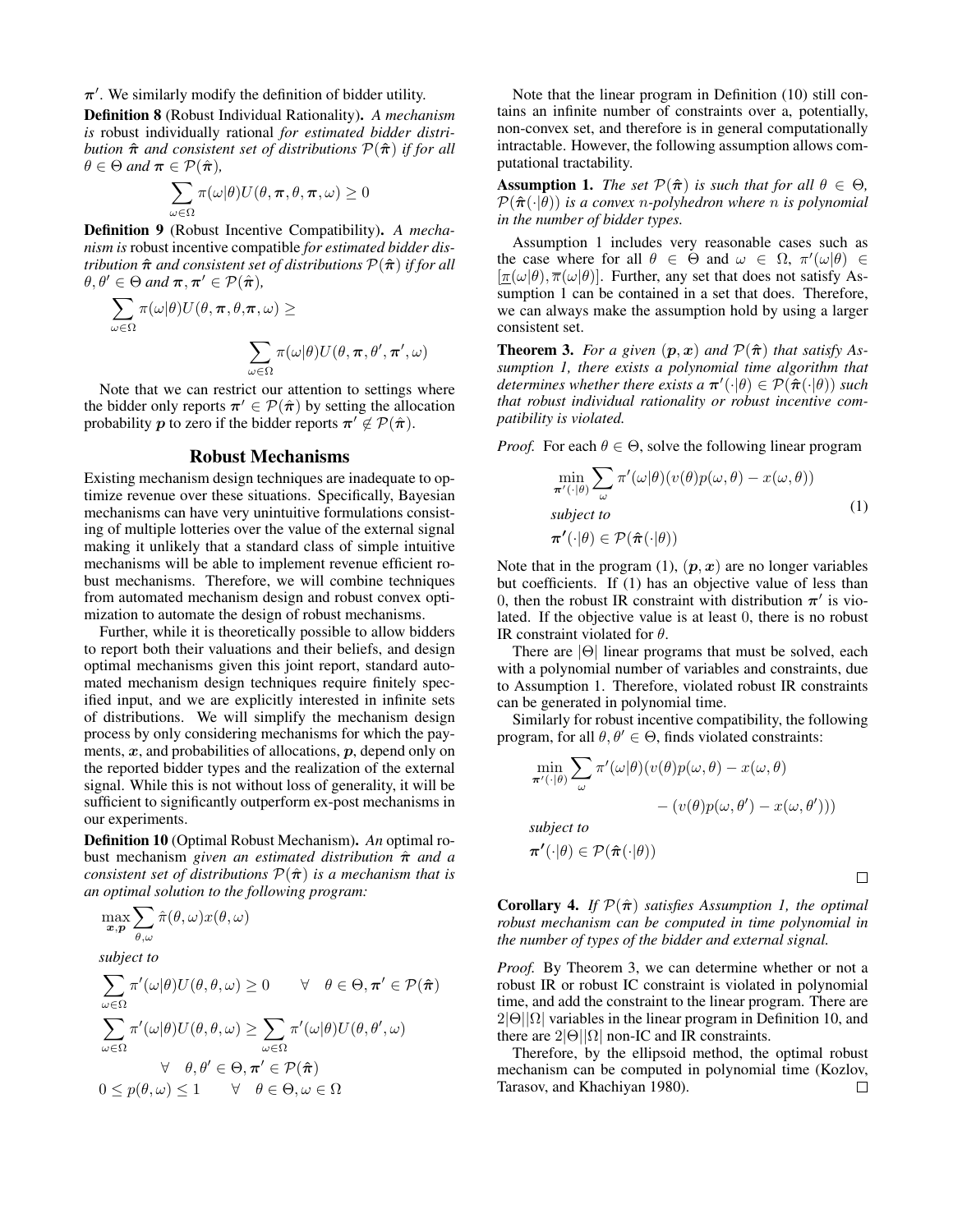Note that Corollary 4 states that the optimal robust mechanism is polynomial in the *number of bidder types*, not the number of bidders. The current formulation is exponential in the number of bidders. However, as stated in the introduction, the advantage of prior-dependent mechanisms is primarily for thin auctions, so we do not view this as a significant weakness of this approach.

Since for ex-post mechanisms, incentive compatibility and individual rationality are independent of the distribution, it would be expected that when we have no useful information about the distribution, the optimal robust mechanism should be equivalent to the optimal ex-post mechanism. The following proposition shows that this is indeed the case.

**Proposition 5.** *If for all*  $\theta \in \Theta$ *, and*  $\omega \in \Omega$ *,*  $\mathcal{P}(\hat{\pi})$  *is such that*  $\pi(\omega|\theta) = 0$  *and*  $\pi(\omega|\theta) = 1$ *, then an optimal robust mechanism is an optimal ex-post mechanism for the distribution*  $\hat{\pi}$ *.* 

*Proof.* If for all  $\theta \in \Theta$  and  $\omega \in \Omega$ ,  $\pi(\omega|\theta) = 0$  and  $\overline{\pi}(\omega|\theta) = 1$ , then for each  $\omega' \in \Omega$ , the distribution such that  $\pi'(\omega|\theta) = 1$  if  $\omega = \omega'$  and 0 otherwise is in  $\mathcal{P}(\hat{\pi})$ . Therefore, the robust IR constraints contain the following set of constraints

$$
v(\theta)p(\theta,\omega) - x(\theta,\omega) \ge 0 \quad \forall \quad \omega \in \Omega, \theta \in \Theta
$$

which implies ex-post IR. Conversely, ex-post IR implies robust IR.

By an identical argument, the robust IC constraints imply the ex-post IC constraints, and vice-versa. П

#### $\epsilon$ -Robust Mechanisms

While, so far we have been assuming that there is a well defined set,  $\mathcal{P}(\hat{\pi})$ , such that the mechanism designer can guarantee that the true distribution,  $\pi$ , is in the set, this is unlikely to be a realistic assumption in practice. It is far more reasonable that the mechanism designer would have a set such that the true distribution is in the set with some high probability. If this is the case, we can still design mechanisms that are likely to outperform weakly prior dependent mechanisms, such as ex-post mechanisms, by relaxing the requirement that the mechanism be always incentive compatible and always individually rational. We will define the set of  $\epsilon$ -consistent distributions as follows.

Definition 11 (Set of  $\epsilon$ -Consistent Distributions). *A subset*  $\mathcal{P}_{\epsilon}(\hat{\boldsymbol{\pi}}) = \mathcal{P}_{\epsilon}(\{\hat{\boldsymbol{\pi}}_{\theta}, \hat{\boldsymbol{\pi}}(\cdot | \cdot)\}) \subseteq P(\Theta) \times \prod_{\omega \in \Omega} P(\Omega)$  is an -consistent set of distributions *for the estimated distribution*  $\{\hat{\pi}_{\theta}, \hat{\pi}(\cdot|\cdot)\}\$ *if the true distribution,*  $\{\pi_{\theta}, \pi(\cdot|\cdot)\}\$ *, is in*  $\mathcal{P}_{\epsilon}(\hat{\pi})$  *with probability*  $1 - \epsilon$ .

Now we can define the notion of  $\epsilon$ -robust individual ra*tionality* and *incentive compatibility*. These definitions are analogous to Definitions 8 and 9.

Definition 12 ( $\epsilon$ -Robust Individual Rationality). *A mechanism is* -robust individually rational *for estimated bidder distribution*  $\hat{\pi}$  *and*  $\epsilon$ -consistent set of distributions  $\mathcal{P}_{\epsilon}(\hat{\pi})$  *if for all*  $\theta \in \Theta$  *and*  $\pi \in \mathcal{P}_{\epsilon}(\hat{\pi})$ *,* 

$$
\sum_{\omega \in \Omega} \pi(\omega | \theta) U(\theta, \pi, \theta, \pi, \omega) \ge 0
$$

Definition 13 ( $\epsilon$ -Robust Incentive Compatibility). *A mechanism is*  $\epsilon$ -robust incentive compatible *for estimated bidder distribution*  $\hat{\pi}$  *and*  $\epsilon$ -consistent set of distributions  $\mathcal{P}_{\epsilon}(\hat{\pi})$  if *for all*  $\theta, \theta' \in \Theta$  *and*  $\pi, \pi' \in \mathcal{P}_{\epsilon}(\hat{\pi}),$ 

$$
\sum_{\omega \in \Omega} \pi(\omega|\theta) U(\theta, \pi, \theta, \pi, \omega) \ge
$$

$$
\sum_{\omega \in \Omega} \pi(\omega|\theta) U(\theta, \pi, \theta', \pi', \omega)
$$

Similarly to Definition 10, we can define the optimal  $\epsilon$ robust mechanism. Again, for tractability of mechanism design, and to obtain more practical mechanisms, we will restrict attention to mechanisms that only depend on the reported bidder type and the external signal.

**Definition 14** (Optimal  $\epsilon$ -Robust Mechanism). *An* optimal -robust mechanism *given an estimated distribution* πˆ *and a*  $\epsilon$ -consistent set of distributions  $\mathcal{P}_{\epsilon}(\hat{\pi})$  *is a mechanism that is an optimal solution to the following program:*

$$
\max_{x(\theta,\omega),p(\theta,\omega)} \sum_{\theta,\omega} \hat{\pi}(\theta,\omega) x(\theta,\omega)
$$

*subject to*

$$
\sum_{\omega \in \Omega} \pi'(\omega|\theta) U(\theta, \theta, \omega) \ge 0 \quad \forall \theta \in \Theta, \pi' \in \mathcal{P}_{\epsilon}(\hat{\pi})
$$

$$
\sum_{\omega \in \Omega} \pi'(\omega|\theta) U(\theta, \theta, \omega) \ge \sum_{\omega \in \Omega} \pi'(\omega|\theta) U(\theta, \theta', \omega)
$$

$$
\forall \theta, \theta' \in \Theta, \pi' \in \mathcal{P}_{\epsilon}(\hat{\pi})
$$

$$
0 \le p(\theta, \omega) \le 1 \qquad \forall \theta \in \Theta, \omega \in \Omega
$$

**Proposition 6.** *If*  $\mathcal{P}_{\epsilon}(\hat{\boldsymbol{\pi}})$  *satisfies Assumption 1, the optimal -robust mechanism can be computed in time polynomial in the number of bidder types and external signals.*

## Experimental Results

Throughout the experiments, we have a single bidder with type  $\theta \in \{1, 2, ..., 10\}$  and valuation  $v(\theta) = \theta$ . The external signal is  $\omega \in \{1, 2, ..., 10\}$ . We model the true distribution as a categorical distribution with  $10 \times 10$  elements, with each element corresponding to a tuple  $(\theta, \omega)$ .

There are not, to our knowledge, standard distributions to test correlated mechanism design procedures available, so we use a discretized bi-variate normal distribution. Specifically, we discretize the area under the bi-variate standard normal distribution between [−1.96, 1.96] in both dimensions as a  $10 \times 10$  grid and normalize. We chose the bivariate normal distribution for its broad relevance to many empirically observed distributions and the ability to easily vary the correlation.

To estimate the distribution, we sample from the true distribution and use Bayesian updating with a maximally uninformative Dirichlet prior ( $\alpha = [1, ..., 1]$ ) to arrive at a Dirichlet posterior over the distribution of bidder types and external signals. We then calculate empirical confidence intervals by sampling from the Dirichlet posterior and observing the  $\epsilon/(2 * 10 * 10)$  and  $(1 - \epsilon/(2 * 10 * 10))$  quantiles for each element of the conditional distributions  $\pi(\omega|\theta)$  and use the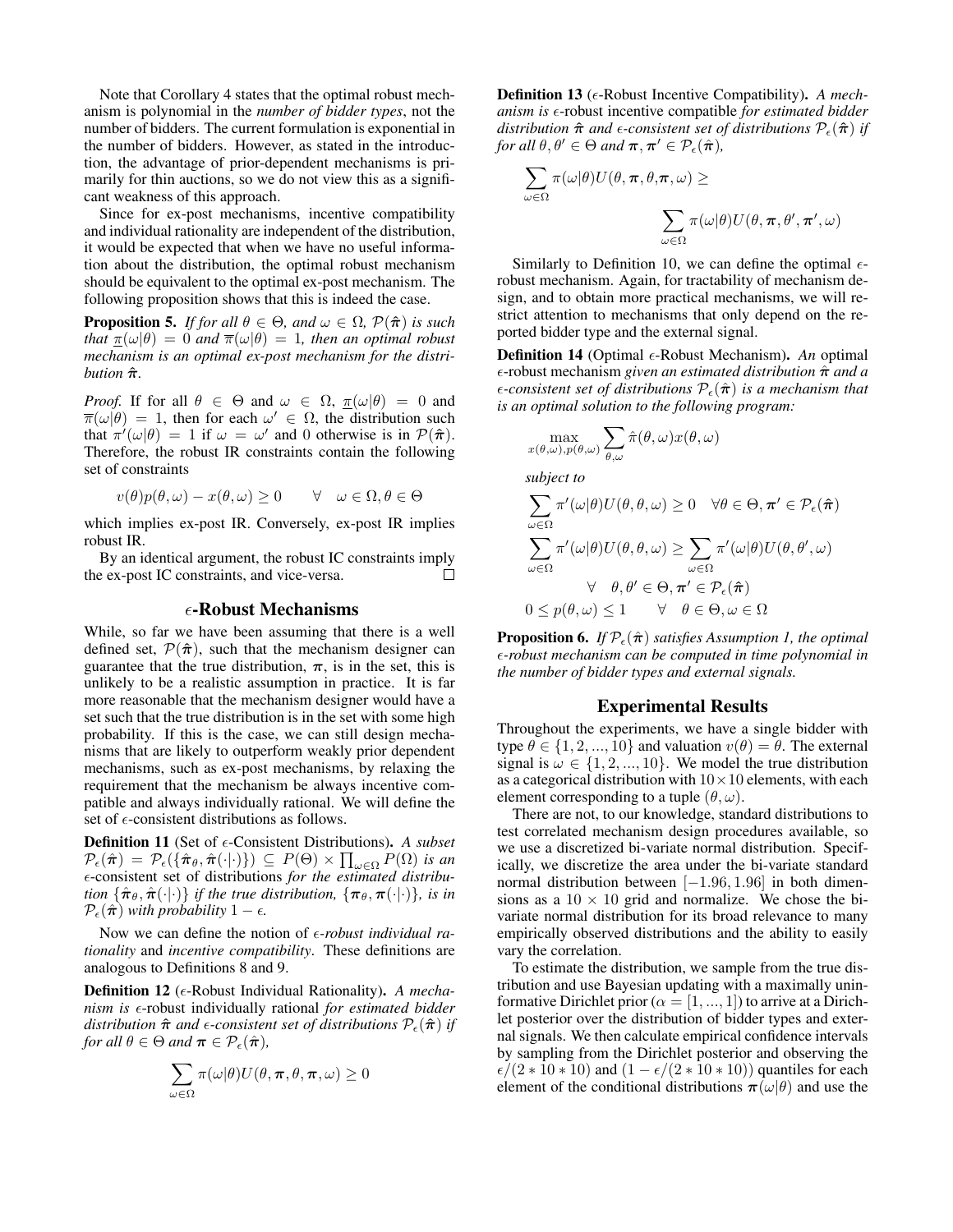

Figure 1: The performance of the ex-post,  $\epsilon$ -robust, and Bayesian mechanisms using the estimated distribution. All revenue is scaled by the full social surplus, denoted as 1. Note that the Number of Samples is in log scale. The parameters used were as follows: Correlation = .5,  $\epsilon$  = .05. Each experiment was repeated 200 times, and the 95% confidence interval is included for the  $\epsilon$ -robust and ex-post mechanisms. The Bayesian mechanism confidence interval is off the plot.

quantiles as the  $\epsilon$ -consistent set. Note that we do not simply use the  $\epsilon/2$  and  $(1 - \epsilon/2)$  quantiles due to jointly estimating confidence intervals for 100 variables; the expression for the quantiles above is based on applying a union bound.

For our experiments, we solve for the optimal ex-post, -robust, and Bayesian mechanisms given our estimated distribution  $\hat{\pi}$  and our  $\epsilon$ -consistent set. Given that both the optimal  $\epsilon$ -robust and Bayesian mechanisms can fail to be incentive compatible and/or individually rational due to the difference between the estimated and true distribution, we compute the optimal action for the bidder: either report truthfully, strategically misreport, or do not participate. We then calculate the revenue accordingly.

In Figure 1, we show the performance of the optimal expost, robust, and Bayesian mechanisms using our estimated distribution as we increase the number of samples. We report confidence intervals for both the ex-post mechanisms and the robust mechanisms; however for the Bayesian mechanisms, the confidence intervals were off the chart. Figure 1 demonstrates how badly the Bayesian mechanism performs when the distribution is not exactly known. Even after 10, 000 samples from the true distribution, the Bayesian mechanism fails to outperform the ex-post mechanism. By contrast, the optimal  $\epsilon$ -robust mechanism generates revenue indistinguishable from the ex-post mechanism for low numbers of samples, while significantly outperforming the expost mechanism starting at about 10, 000 samples.

In Figures 2a and 2b, we vary correlation and  $\epsilon$  with increasing numbers of samples. As the bidder type and external signal are more highly correlated, the  $\epsilon$ -robust mechanism requires fewer samples to perform well, Figure 2a. Also, we see that the  $\epsilon$ -robust mechanism is not very sensitive to the choice of  $\epsilon$ , Figure 2b, a fact that we attribute to being overly cautious in requiring all elements of the distribution to be in the bounded intervals.

In Figure 2c, we bin some of the external signals together in order to explore the trade-off between estimating a lower dimensional distribution and constructing a mechanism over the full information. Specifically, for the Signals  $= 2$  case we put all of  $\omega = \{1, ..., 5\}$  into one bin and  $\omega = \{6, ..., 10\}$ to a second bin. Note the true signal still has 10 values, we are just binning the observed signal. We find that for a low number of samples, we do much better by binning the external signal, but, while difficult to see on the plot, at higher numbers of samples, it is better to use the full distribution.

Note that we consider the results here to be lower bounds on the performance of optimal  $\epsilon$ -robust mechanisms. We assume a completely uninformative prior, increasing the required sample size. Further, we have used a naïve distribution estimation procedure, so there is likely significant room to improve upon the estimation.

## Conclusion

We have presented a new paradigm in mechanism design that formally addresses the problem of uncertainty about the bidder distribution. We do this by introducing a new notion of individual rationality and incentive compatibility that spans a spectrum between ex-post and Bayesian notions and demonstrate that this class of mechanisms can be optimized over efficiently. We further relax these notions to allow for some probability of mechanisms failing to be IR or IC. While much work needs to be done in exploring the performance of these mechanisms, experimental results suggest that they may generate significantly higher revenue than either ex-post or Bayesian mechanisms when the underlying correlated distribution is estimated.

# Acknowledgements

We are thankful for support from NSF under awards IIS-1527434 and CCF-1337215, ARO under grants W911NF-12-1-0550 and W911NF-11-1-0332, and a Guggenheim Fellowship.

This work has partially taken place in the Learning Agents Research Group (LARG) at UT Austin. LARG research is supported in part by NSF (CNS-1330072, CNS-1305287, IIS-1637736, IIS-1651089), ONR (21C184-01), and AFOSR (FA9550-14-1-0087). Peter Stone serves on the Board of Directors of, Cogitai, Inc. The terms of this arrangement have been reviewed and approved by the University of Texas at Austin in accordance with its policy on objectivity in research.

#### References

Aghassi, M., and Bertsimas, D. 2006. Robust game theory. *Mathematical Programming* 107(1):231–273.

Albert, M.; Conitzer, V.; and Lopomo, G. 2015. Assessing the robustness of Cremer-Mclean with automated mechanism design. In *Proceedings of the Twenty-Ninth AAAI Conference on Artificial Intelligence*, AAAI '15, 763–769. Austin, TX, USA: AAAI Press.